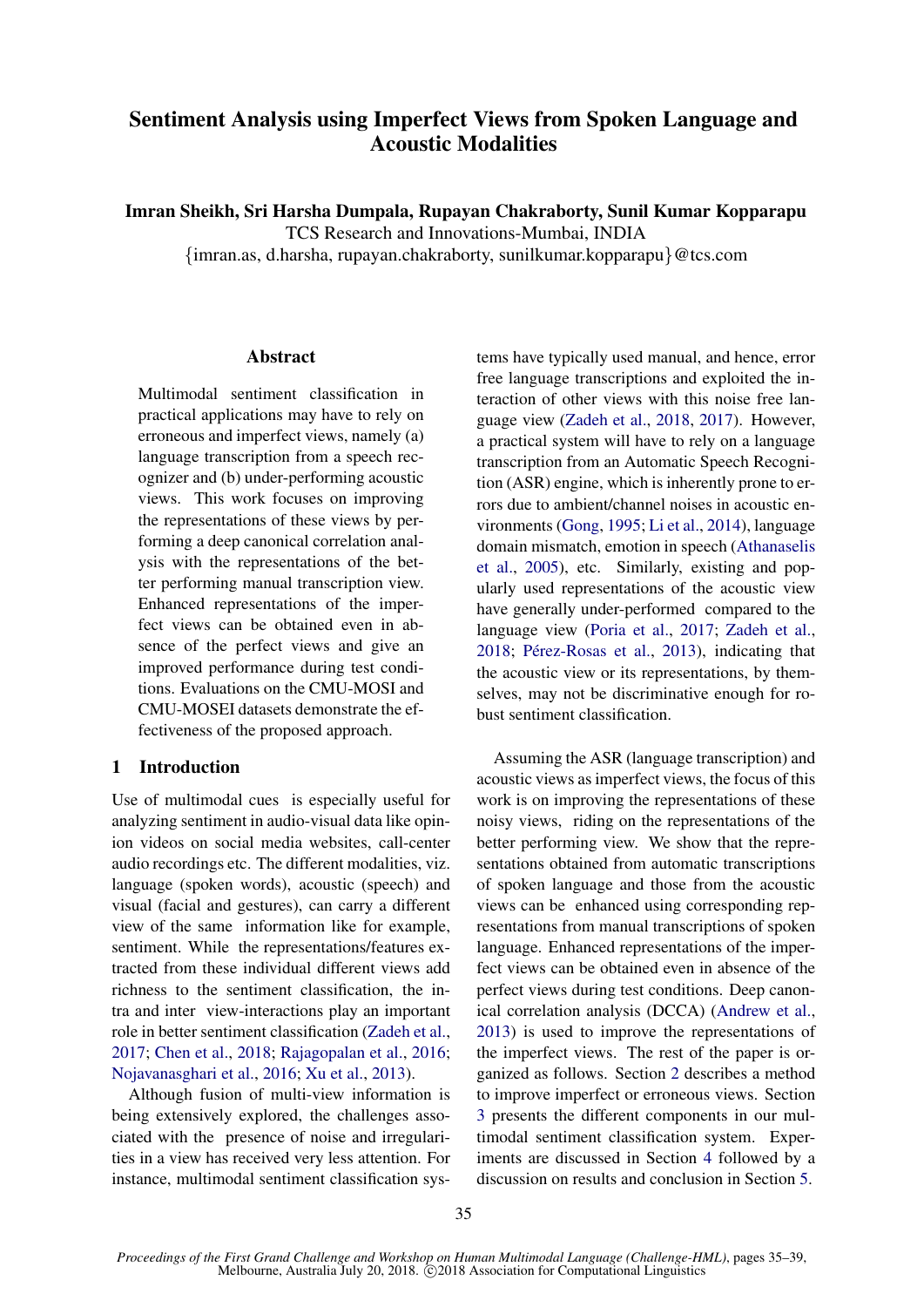# <span id="page-1-0"></span>2 Improving representations of spoken language and acoustic views

Multimodal sentiment classification works have mainly relied on the manual transcription of the spoken utterances. In a practical and real life scenario, the text transcriptions are not readily available and are required to be obtained from an ASR engine. While ASR systems have seen large improvements with the use of deep learning methods, their performance is impacted by mismatched train-test conditions. As a result, practical multimodal sentiment classification systems will have to rely on imperfect spoken language views.

On the other hand, acoustic views used by multimodal sentiment classification systems have shown poor performance compared to that of the language view. This might indicate that either the acoustic view or its utterance level audio representations are not discriminative enough for sentiment classification. Recent classification models capture interactions across view/modality and produce better sentiment classification results [\(Zadeh](#page-4-5) [et al.,](#page-4-5) [2018,](#page-4-5) [2017\)](#page-4-0). In contrast to this, our work focuses on improving representations of the imperfect views using representations of the better performing view. Utterance level representations obtained from ASR view and the acoustic view are improved using the representations extracted from manual transcriptions of spoken language. These representation improvements are achieved using DCCA [\(Andrew et al.,](#page-4-11) [2013\)](#page-4-11).

# <span id="page-1-4"></span>2.1 Deep canonical correlation analysis

Given the representations of two different views of the same signal, DCCA learns a pair of nonlinear transformations such that the transformed representations for the two views are maximally correlated. The individual transformed representations from a DCCA model have been shown to capture information from both the views and as a result outperform the original individual representations [\(Andrew et al.,](#page-4-11) [2013;](#page-4-11) [Wang et al.,](#page-4-12) [2015;](#page-4-12) [Shao et al.,](#page-4-13) [2015\)](#page-4-13). Figure [1](#page-1-2) shows a high level block representation of DCCA.  $(f_{v1}, f_{v2})$  are representations of two views of the same input data, nonlinear transformations are carried out using DNNs and canonical correlations are computed on the DNN transformed representations  $(\hat{f}_{v1}, \hat{f}_{v2})$ . During training, representations for the two views are extracted from the train set and used to train the DNN's such that canonical corre-



<span id="page-1-2"></span>Figure 1: Improving views using DCCA.

lation between the transformed representations is maximized. Thus, the goal is to learn parameters  $W_{1}^{\ast}, W_{2}^{\ast}$  for  $DNN_{View1},$   $DNN_{View2},$  such that:

$$
(W_1^*, W_2^*) = \underset{W_1, W_2}{argmax} \ corr(g_1(f_{v1}; W_1),
$$

$$
g_2(f_{v2}; W_2))
$$

$$
\hat{f}_{v1} = g_1(f_{v1}; W_1) , \quad \hat{f}_{v2} = g_2(f_{v2}; W_2)
$$

where,  $g_1, g_2$  denote the nonlinear transformations of  $DNN_{View1}$  and  $DNN_{View2}$  respectively. Once the DNNs are trained they are used to obtain the transformed or enhanced representations.

# <span id="page-1-1"></span>3 Sentiment classification using language and acoustic views

This section describes our complete system for sentiment classification which uses language and acoustic views. We first discuss the views and their representations and then describe the method adopted to fuse and classify these representations.

# <span id="page-1-3"></span>3.1 Spoken language views & representations

## 3.1.1 Manual and ASR views

A typical view of the spoken language modality is the word level manual transcription of the spoken utterances. However, in a realistic scenario manual transcriptions are not available and the system has to rely on automatic transcriptions of the spoken language. Therefore, we consider the automatic transcriptions from a general purpose ASR engine as a practical spoken language view.

To obtain the ASR view, we use the public domain Kaldi ASR toolkit [\(Povey et. al.,](#page-4-14) [2011\)](#page-4-14) along with the ASpIRE Chain acoustic models [\(Peddinti](#page-4-15) [et al.,](#page-4-15) [2015;](#page-4-15) [Povey,](#page-4-16) [2017\)](#page-4-16). The accompanying pretrained language model is used as it is. When evaluated on the 2199 speech utterances in the CMU-MOSI dataset [\(Zadeh et al.,](#page-4-17) [2016\)](#page-4-17), this ASR setup gives a mean word error rate of 49.2% (with a standard deviation of 32.0). Its performance in terms of correctly recognized words is 66.8%.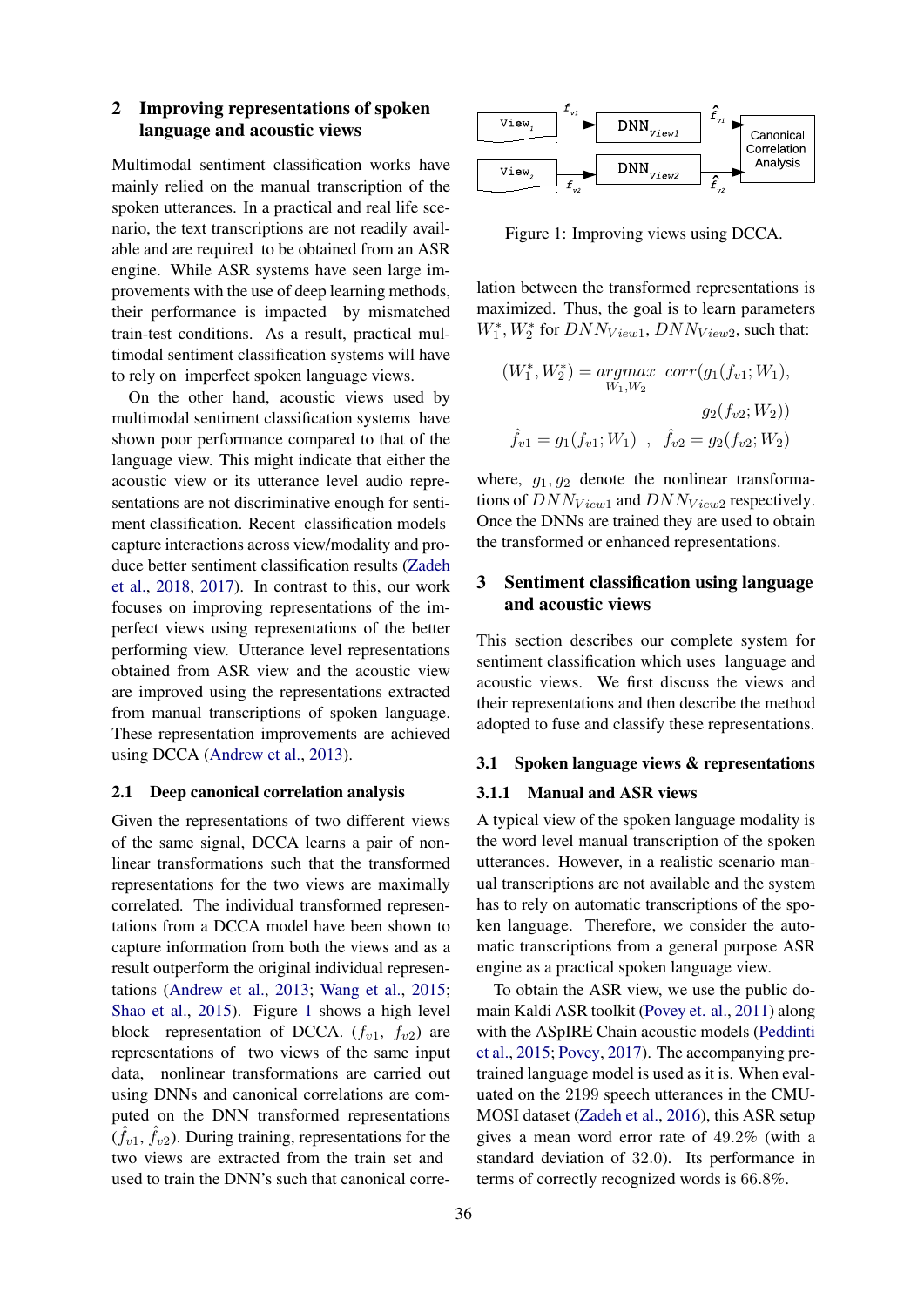# 3.1.2 CNN based representation

Representations for the spoken language views are obtained using a text convolutional neural network (CNN) [\(Kim,](#page-4-18) [2014\)](#page-4-18). Each utterance is represented as the concatenation of 300-dimensional GloVe embeddings [\(Pennington et al.,](#page-4-19) [2014\)](#page-4-19). Then 1 dimensional convolution kernels are applied to the concatenated word embeddings. The CNN has two convolutional layers, with the first layer having two kernels of size 3 and 4 with 50 feature maps each and the second layer having a kernel of size 2 with 100 feature maps. Each convolutional layer was followed by a  $2 \times 2$  max pooling layer. A fully connected layer transforms the CNN extracted features into a 300-dimensional vector.

# 3.2 Representation of acoustic view

As a representation of the acoustic view, we extract a large set of high level descriptors (HLDs) from low level audio descriptors (LLDs) like voice probability, MFCCs, pitch, RMS energies and their delta regression coefficients. Since the HLDs are (up to fourth order) statistics of LLDs extracted over smaller (20 ms) frames, the dimension of the acoustic features remain same (i.e. 384) for all utterances. We used the IS09 configuration from the openSMILE toolkit [\(Eyben et al.,](#page-4-20) [2009\)](#page-4-20).

## 3.3 Fusion and sentiment classification

Bi-modal representations for utterance level sentiment classification are obtained by first extracting the representations of (manually transcribed and ASR) spoken language views and those for the acoustic view, as discussed in Section [3.1.](#page-1-3) Then representations of automatically transcribed spoken language view and those for the acoustic view are improved using DCCA, as discussed in Section [2.1.](#page-1-4) Finally the improved representations are concatenated to obtain a bi-modal representation.

We use a bi-directional LSTM-RNN to label utterance level sentiments based on the bi-modal representations. Sequence labeling with LSTM-RNNs can account for contextual information from adjacent inputs as well as the overall input sequence and has been shown to perform better on several tasks [\(Graves and Schmidhuber,](#page-4-21) [2005;](#page-4-21) [Graves et al.,](#page-4-22) [2008;](#page-4-22) [Poria et al.,](#page-4-9) [2017;](#page-4-9) [Sheikh et al.,](#page-4-23) [2017\)](#page-4-23). Let us denote the bi-modal representations as  $(x_1, ... x_{t-1}, x_t, x_{t+1}..., x_N)$ , where  $x_t$  represents the current utterance and  $N$  is the number of utterances in a video. We followed the hierarchical

training discussed in [\(Poria et al.,](#page-4-9) [2017\)](#page-4-9). Each bimodal representation  $(x_t)$  is input to the forward and backward LSTM-RNNs to obtain the hidden layer activations  $h_t^F$  and  $h_t^B$ . These concatenated activations  $(c_t)$  are fed to softmax classifier,

$$
p_t(i) = \frac{exp(c_{ti}.W_C + b_C)}{\sum_j exp(c_{tj}.W_C + b_C)}
$$
(1)

where  $p_t(i)$  denotes the posterior probability of output class i for utterance at t;  $W_C$  and  $b_C$  are weight and bias parameters of the softmax layer.

#### <span id="page-2-0"></span>4 Experiments and results

# 4.1 Datasets

We present our results and analysis on two datasets, namely, (a) CMU-MOSI [\(Zadeh et al.,](#page-4-17) [2016\)](#page-4-17) and (b) CMU-MOSEI [\(Zadeh,](#page-4-24) [2018a\)](#page-4-24). CMU-MOSI consists of 93 movie related opinion videos from YouTube, segmented into 2199 clips/utterances. CMU-MOSEI consists of about 2500 multi-domain monologue videos from YouTube, segmented into 23, 500 clips/utterances.

Both CMU-MOSI and CMU-MOSEI datasets are annotated with utterance level sentiment labels in the range  $[-3, 3]$ . We focus on binary sentiment classification in which labels [−3, 0] are considered as negative and [1, 3] are considered as positive sentiments. For CMU-MOSI, we used the train, validation and test split provided by the CMU Multimodal Data SDK [\(Zadeh,](#page-4-25) [2018b\)](#page-4-25). The SDK also provides a train, validation and test split for CMU-MOSEI. However, as the test set labels were not available at the time of submission of this paper, we treated 200 videos from the original validation set as our test set. The remaining 100 videos from the original validation set and an additional 150 videos from the original train set are considered as our validation set.

# 4.2 Experiment setup

We evaluate the performance of the spoken language and acoustic views, individually and in combination. The manual and ASR transcriptions of the language view are denoted as MT and AT, respectively. The acoustic view is denoted as AU. Enhanced (representations of) ASR view and acoustic view are denoted as  $AT<sub>†</sub>$  and  $AU<sub>†</sub>$ , respectively. They were enhanced using (representations of) the manual transcription view, using the DCCA model described in Section [2.1.](#page-1-4) Our DCCA models use DNNs with 3 hidden layers and sigmoids.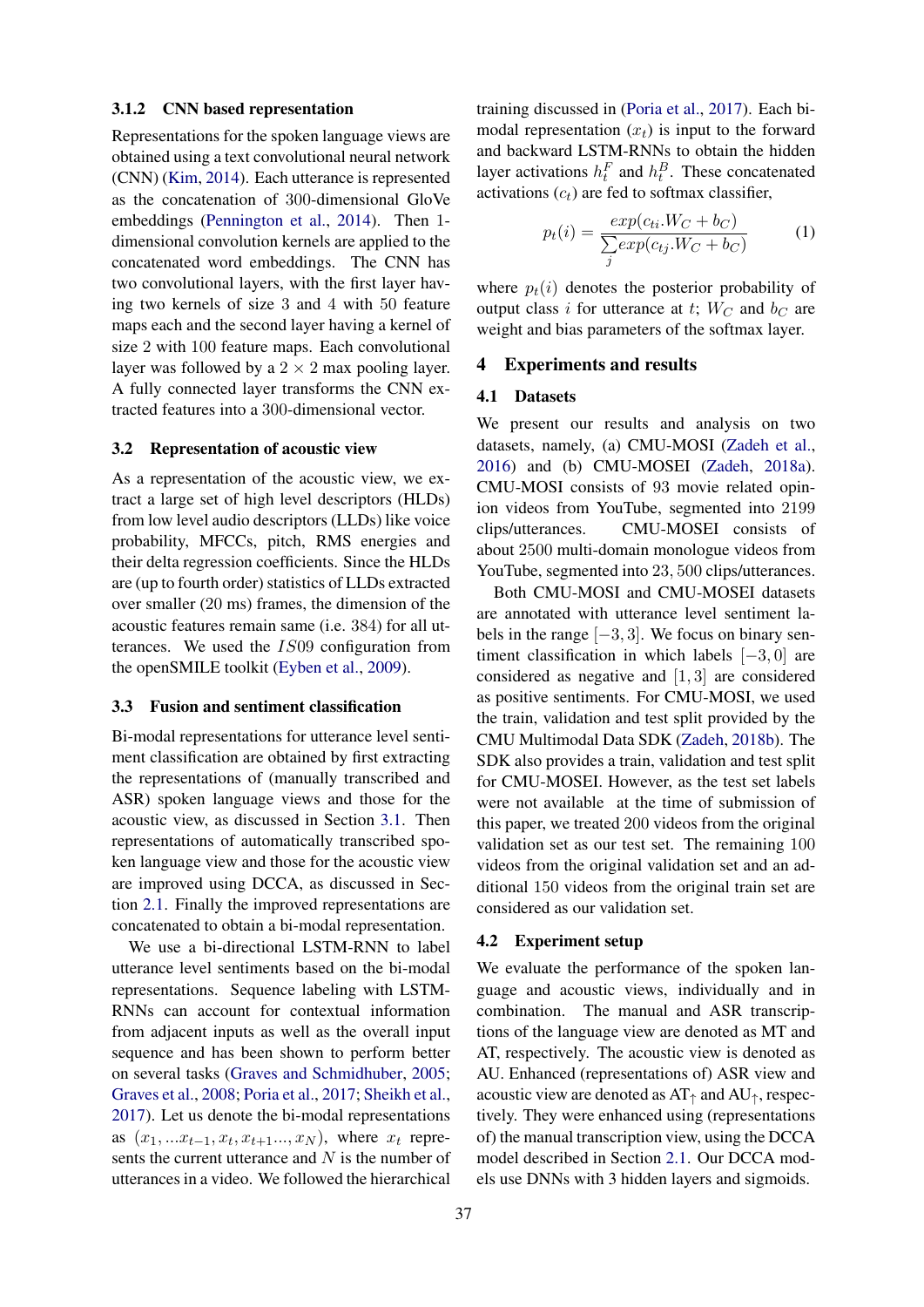## 4.3 Sentiment classification results

Table [1](#page-3-1) presents the % accuracy (Acc.) and Fscore (F1) for binary sentiment classification on the CMU-MOSI and CMU-MOSEI datasets. The results are divided into four sections, viz. (I) the 'ideal' baseline results achieved by the LSTM-RNN classifier on the manual transcription and acoustic views, (II) the 'practical' baseline results achieved with the imperfect ASR view, (III) the results obtained, for the practical scenario, by the proposed approach with DCCA enhanced views and (IV) the improvement on using DCCA enhanced acoustic view with manual transcriptions.

<span id="page-3-1"></span>Table 1: Sentiment classification performance using a bi-directional LSTM-RNN classifier.

|          |                               | <b>MOSI</b> |      | <b>MOSEI</b> |      |
|----------|-------------------------------|-------------|------|--------------|------|
|          |                               | Acc.        | F1   | Acc.         | F1   |
| T        | <b>AU</b>                     | 50.6        | 50.0 | 59.4         | 58.0 |
|          | <b>MT</b>                     | 73.5        | 73.1 | 68.7         | 68.6 |
|          | $MT+AU$                       | 71.4        | 71.0 | 68.7         | 68.7 |
| $\rm II$ | AT                            | 69.1        | 68.6 | 68.0         | 67.5 |
|          | $AT+AU$                       | 69.4        | 69.2 | 68.1         | 67.9 |
| Ш        | $AU_{\uparrow}$               | 51.6        | 51.1 | 58.9         | 59.3 |
|          | $AT_{\uparrow}$               | 70.2        | 69.7 | 68.8         | 68.7 |
|          | $AT_{\uparrow}+AU_{\uparrow}$ | 70.9        | 70.7 | 69.1         | 69.0 |
| IV       | $MT+AU+$                      | 74.6        | 74.1 | 69.4         | 69.3 |

## <span id="page-3-0"></span>5 Discussion

## 5.1 Performance of ASR view (AT)

Comparison of MT and AT views in sections I and II of Table [1](#page-3-1) shows that the AT view degrades the classification performance Accuracy and F-score reduce by 4.4% and 4.5% absolute for CMU-MOSI and by 0.6% and 0.8% absolute for CMU-MOSEI<sup>[1](#page-3-2)</sup>. Similarly, degradations are also present in the bimodal setup (MT+AU vs AT+AU).

## 5.2 Performance of acoustic view (AU)

The acoustic view (AU) in itself gives a poor performance for CMU-MOSI and a relatively better performance for CMU-MOSEI. However, when fused along with the language views (MT or AT), it results in small or no improvement and sometimes a degradation. This indicates that the raw acoustic views or its existing representations may not always contribute for sentiment classification, due to the existence of encoded and decoded sentiments as discussed in [\(Chakraborty et al.,](#page-4-26) [2018\)](#page-4-26).

## 5.3 Improvements with DCCA

As discussed above, the ASR and acoustic views (AT and AU) reduced the classification scores. Section III of Table [1](#page-3-1) shows that our approach to enhance the imperfect views using DCCA can lead to significant improvements. ASR view (AT vs  $AT_{\uparrow}$ ) F-scores improve by 1.1% (CMU-MOSI) and 1.2% (CMU-MOSEI) absolute. Acoustic view (AU vs  $AU_{\uparrow}$ ) F-scores improve by 1.1% (CMU-MOSI) and 1.3% (CMU-MOSEI) absolute. F-scores for the bimodal system with ASR view (AT+AU vs  $AT_+ + AU_+$ ) improve by 1.5% (CMU-MOSI) and 1.1% (CMU-MOSEI) absolute. Bimodal system with manual transcription and DCCA enhanced acoustic view (MT+AU vs  $MT+AU<sub>†</sub>$ ) also shows F-score improvements, of 3.1% (CMU-MOSI) and 0.6% (CMU-MOSEI).

# 5.4 ASR view improvements with non contextual classifier

As discussed in [\(Poria et al.,](#page-4-9) [2017\)](#page-4-9), the bidirectional LSTM-RNN exploits contextual information from the adjacent utterances and the entire video. In order to obtain the improvements due to DCCA alone we evaluated the performances of MT, AT and AT $<sub>†</sub>$  with a non contextual classifier.</sub> We trained logistic regression models which classify the utterance level CNN representations independently into positive and negative sentiments. Table [2](#page-3-3) reports the resulting % accuracies. ASR view (AT vs  $AT_{\uparrow}$ ) accuracies improve by 1.4% and 1.9% absolute due to DCCA.

Table 2: Improvement in ASR view accuracy using a non contextual classifier.

<span id="page-3-3"></span>

|                 | <b>MOSI</b> | <b>MOSEI</b> |
|-----------------|-------------|--------------|
| MТ              | 71.1        | 67.5         |
| AT              | 63.7        | 63.8         |
| $AT_{\uparrow}$ | 65.1        | 65.7         |

#### 6 Conclusion

Erroneous ASR views and weak acoustic views of videos can degrade sentiment classification performance in practical scenarios. We observed degradations (up to 4.5% absolute) in F-score on standard CMU-MOSI dataset, using a popular ASR setup and an utterance level contextual LSTM-RNN classifier The effect could be more severe on multimodal systems relying on word level fusion. Our approach to improve the imperfect views using canonical correlation analysis shows significant improvements (up to 3.1% absolute).

<span id="page-3-2"></span><sup>&</sup>lt;sup>1</sup>We found that manual transcriptions of several utterances in the CMU-MOSEI dataset are unreliable and hence its performance of MT would be higher than that obtained.